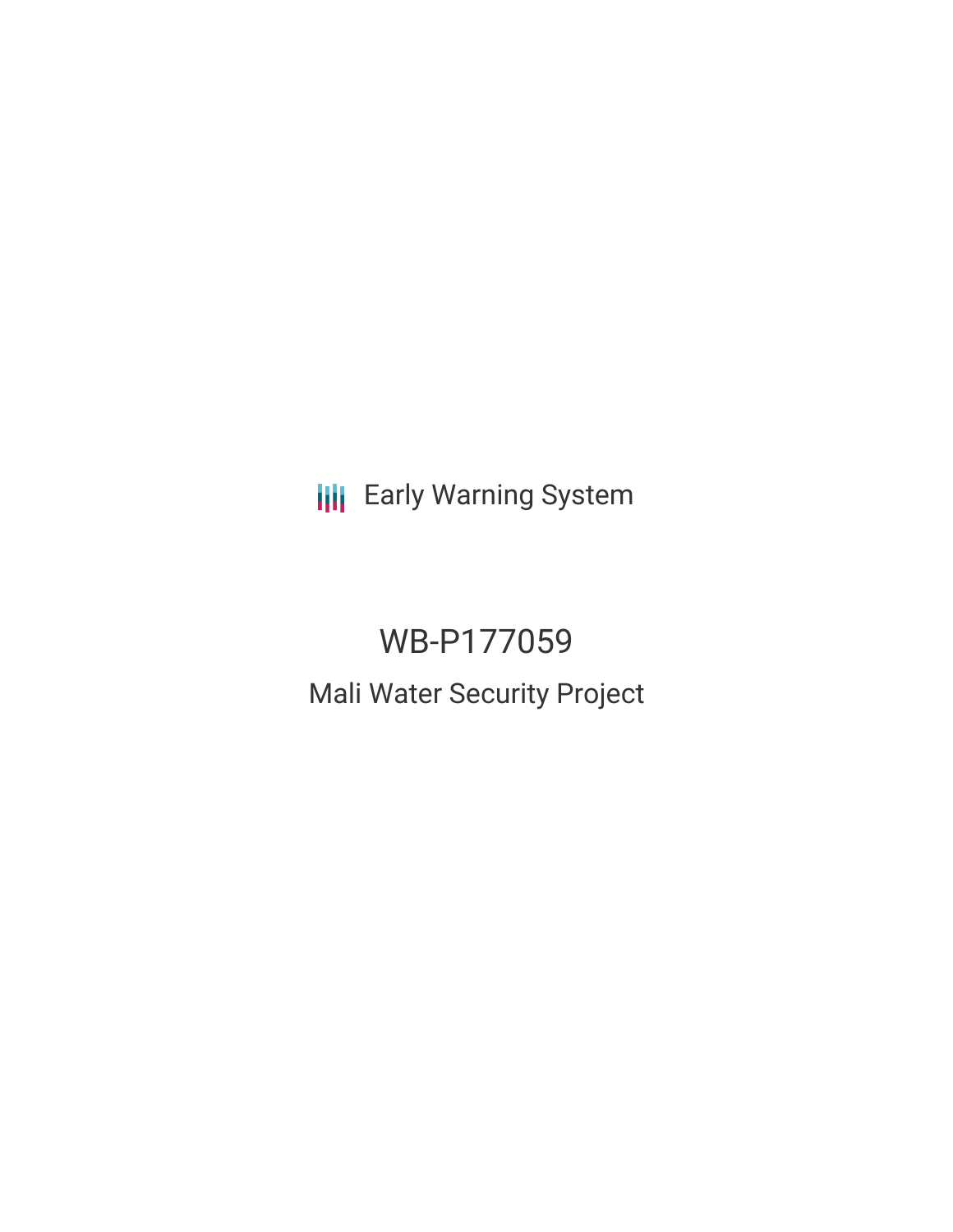

## **Quick Facts**

| <b>Countries</b>               | Mali                        |
|--------------------------------|-----------------------------|
| <b>Financial Institutions</b>  | World Bank (WB)             |
| <b>Status</b>                  | Active                      |
| <b>Bank Risk Rating</b>        | U                           |
| <b>Borrower</b>                | Government of Mali          |
| <b>Sectors</b>                 | <b>Water and Sanitation</b> |
| <b>Investment Amount (USD)</b> | \$150.00 million            |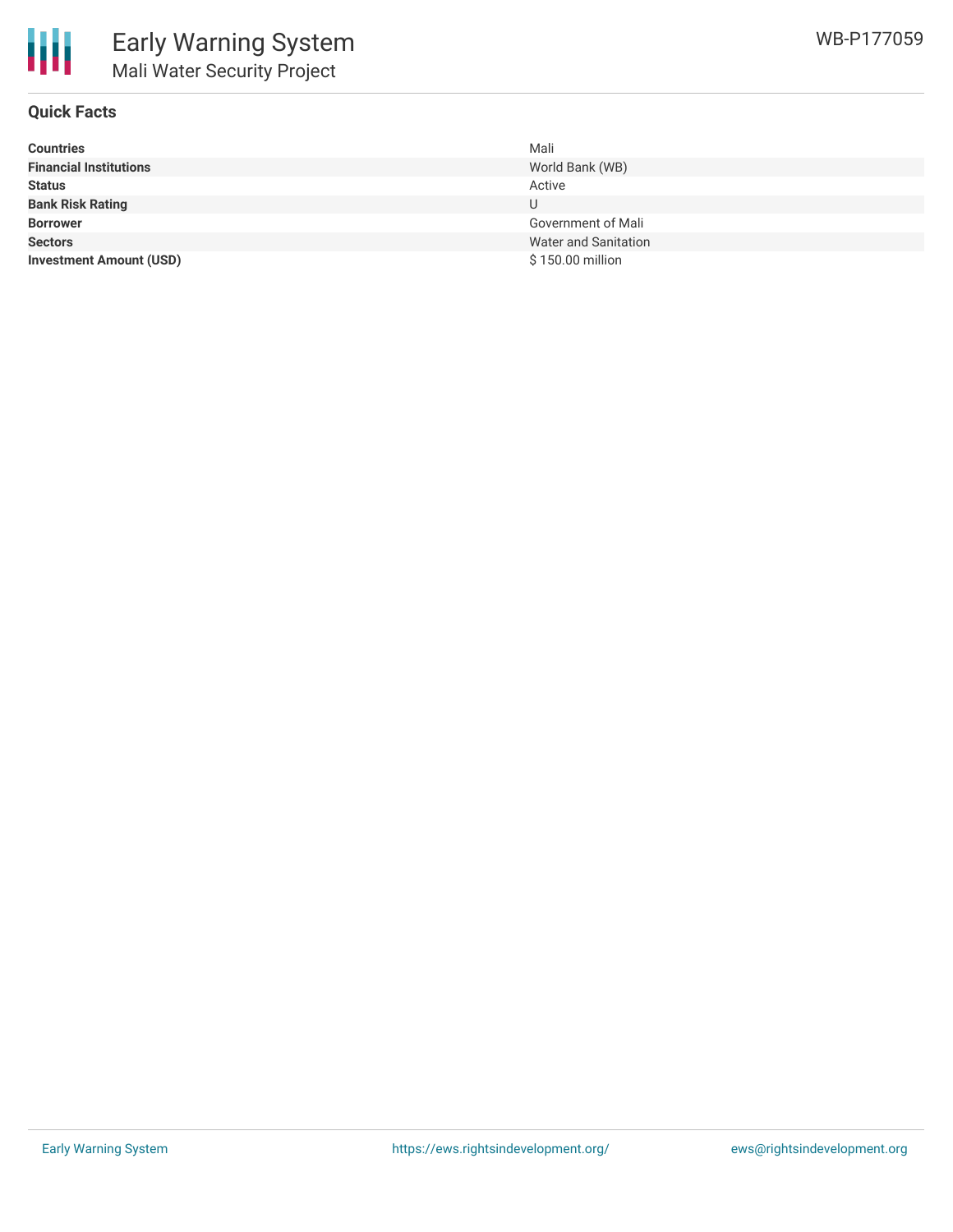

## **Project Description**

According to the bank website, the objective of this project is to strengthen the management of water resources, support increased access to water services and improve the resilience of livelihoods to climate variability in selected areas in Mali.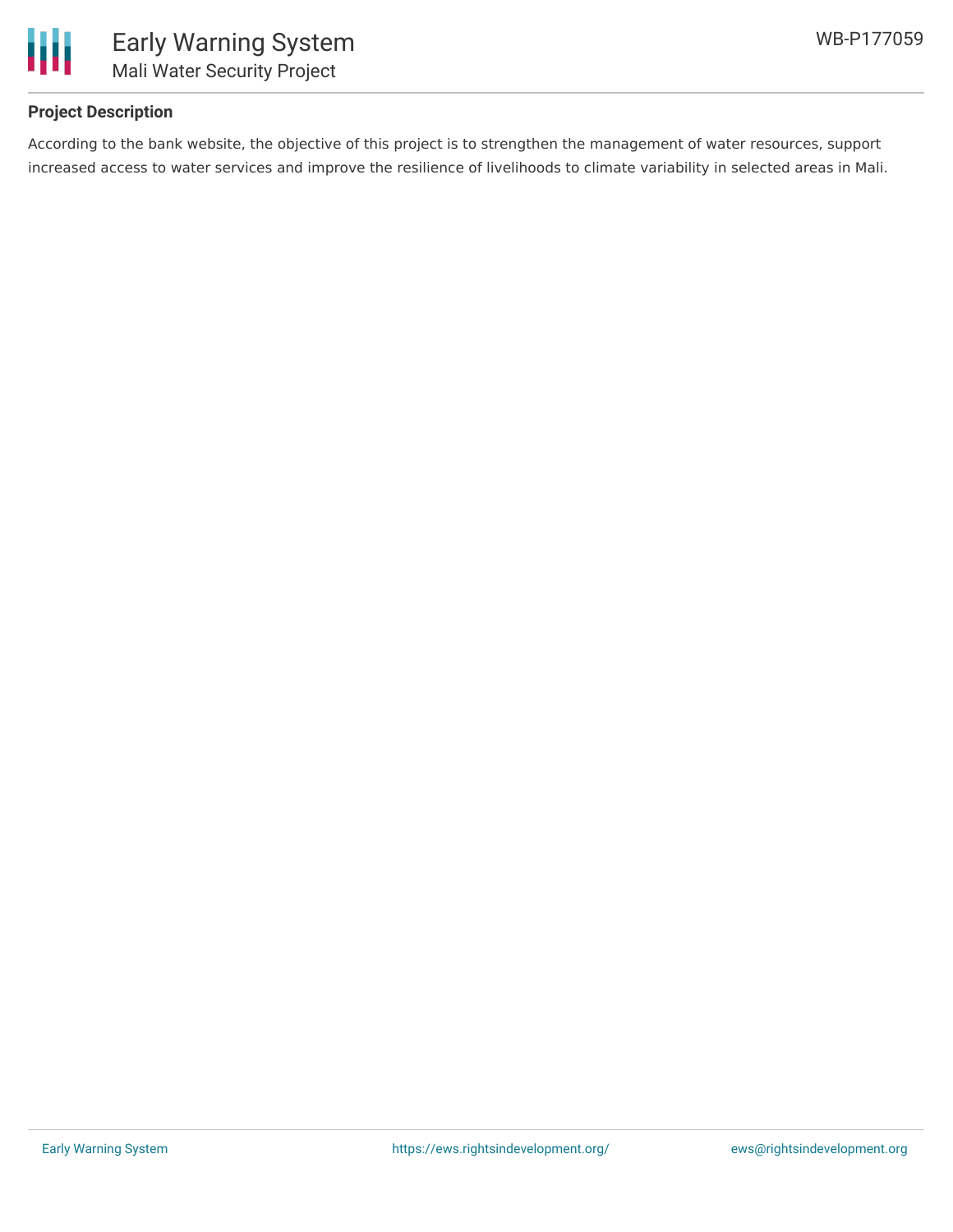

## **Investment Description**

World Bank (WB)

Investment type not available on website at the time of the snapshot